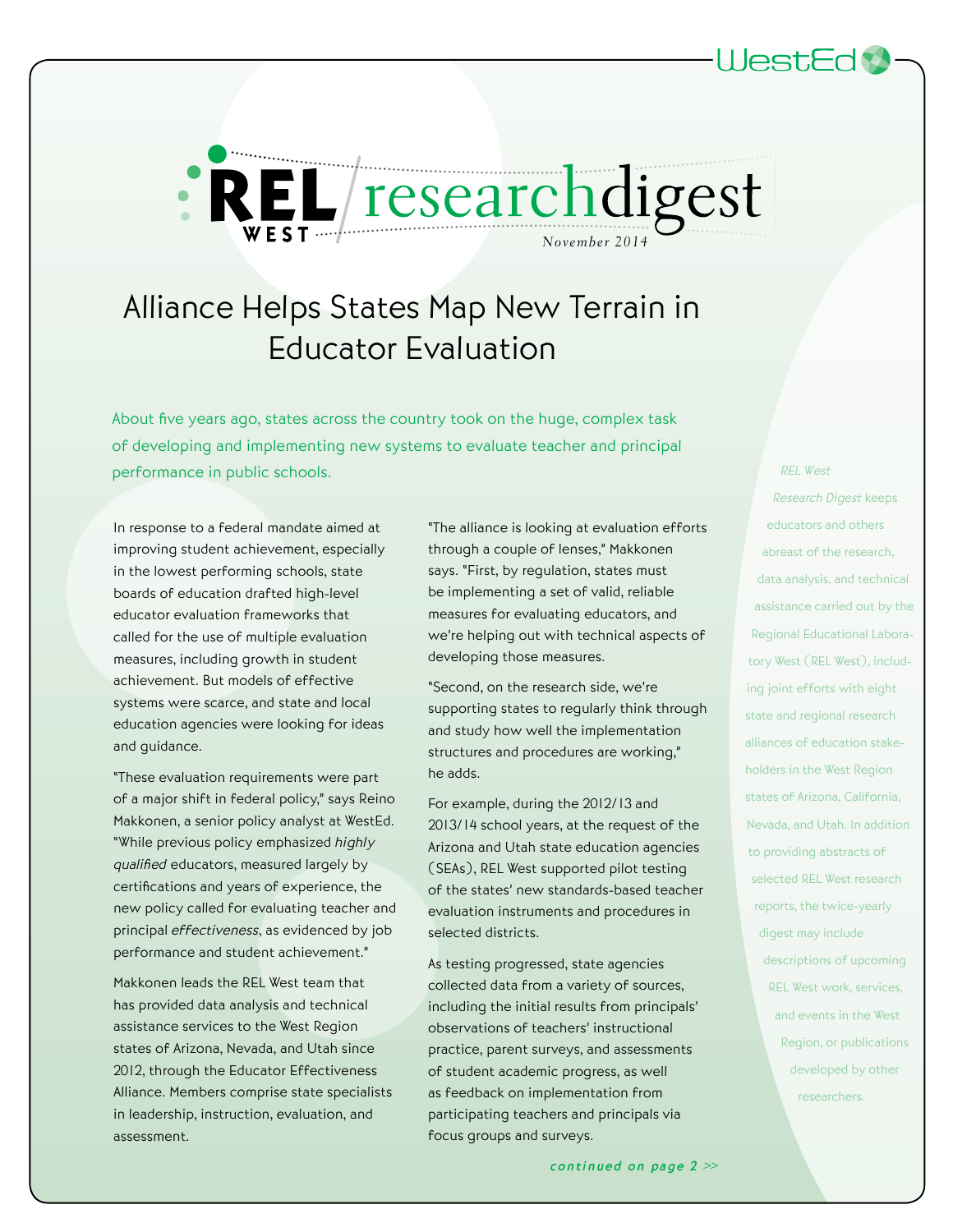#### Visit the [REL West website](http://relwest.wested.org/) featuring:

- $\cdot$  Collaborative work with Research Alliances
- $\cdot$  Free reports on state issues
- $\cdot$  Events that connect research, policy, and practice

#### [http://relwest.wested.org](http://relwest.wested.org/)

Analysis of that data revealed a range of issues, from practical needs such as ensuring parent access to online evaluation surveys, to concerns that teacher observation scores were tending to bunch up at the high end of performance scales.

As REL West begins its third year working with the alliance, Makkonen says the group has made steady progress in establishing a continuous Plan-Do-Study-Act (PDSA)' cycle of data collection and analysis to inform improvement of evaluation instruments and systems. The cycle begins in early summer, when researchers begin analyzing data from the previous year's pilot testing. A few weeks later, at the beginning of the new school year, they meet with alliance members to review their findings, discuss and plan needed changes, and help develop new research questions for the coming year.

Although the idea behind the PDSA cycle is straightforward, the approach is a whole new way of doing business for most state and local education agencies, according to Marie Mancuso, associate director of the West Comprehensive Center at WestEd. "Setting up educator evaluation and support systems requires substantial bolstering of the technical and systems capacity of most states and districts," says Mancuso. "But developing the needed human capacity to put effective educator evaluation systems into practice may be the most challenging—and important—effort."

As associate director of what was then the Southwest Comprehensive Center, Mancuso was part of collaborative efforts with REL West in 2010 and 2011 to provide regional educators, researchers, and policymakers a basic grounding in the knowledge base, models, and emerging best practices for educator evaluation. A series of events, convened

across states, offered state and district teams an opportunity to learn from experts and one another, and to start planning first steps toward developing teacher and principal evaluation measures and systems that would be valid, reliable, feasible, and fair.

Mancuso says she is optimistic about the shifts in educator roles and responsibilities she's witnessed over the past four years and its potential to inform practice. "As principals receive training and experience in conducting structured observations of teachers and providing feedback, we're noting that it's building their capacity as instructional leaders," says Mancuso. "And the development of more objective classroom observation tools is prompting teachers to ask principals to observe their teaching more often than the traditional twice a year—to get a more representative view of their skills.

"It's shifting the conversations between principals and teachers, and teachers and teachers," she adds, "which is an indication that we're moving toward the bigger goal of using data to improve instruction and student achievement."

Makkonen echoes that observation. "Many principals have tended to view their role as managerial," he says. "But if, through professional development and support, more school leaders can expand their role to include instructional leadership and coaching, that kind of fundamental shift could have a direct impact on learning."

In 2014/15 the focus of the Educator Effectiveness Alliance research is also shifting toward these larger aims. "Though not perfect, educator evaluation measures have improved and the systems used to implement them have improved," says Makkonen. "The state agencies now want to look at how districts are using these tools to improve learning.

"At some point in the future we hope these findings may also inform evaluation policy."

For further information, contact Reino Makkonen at rmakkon@WestEd.org or 415.615.3356.

#### **Endnote**

1 Concept developed by Walter Shewhart (1891–1967), an American physicist, mathematician, and statistician.

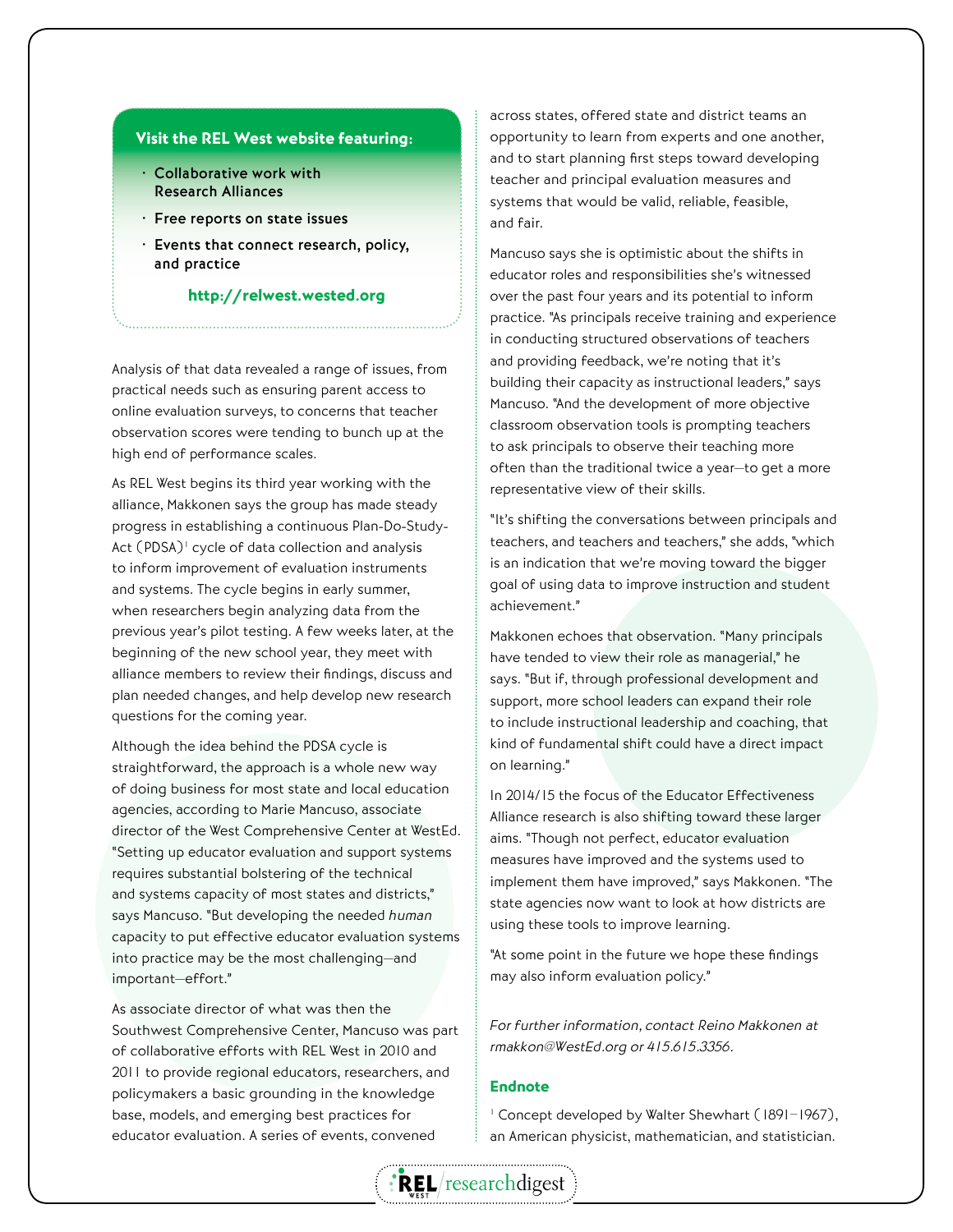### **Educator Effectiveness Publications from REL West and other RELs**

#### REL West

#### [Principal and Teacher Perceptions of Implementation](http://ies.ed.gov/pubsearch/pubsinfo.asp?pubid=REL2015062)  [of Multiple‑Measure Teacher Evaluation Systems](http://ies.ed.gov/pubsearch/pubsinfo.asp?pubid=REL2015062)  in [Arizona](http://ies.ed.gov/pubsearch/pubsinfo.asp?pubid=REL2015062)

This study found that teachers and principals in districts that piloted new teacher evaluation models view standards-based teacher observations as the most credible form of evaluation but are open to incorporating student performance and stakeholder survey measures. (November 2014)

For further information, contact Reino Makkonen at rmakkon@WestEd.org or 415.615.3356.

#### [Properties of the Multiple Measures in Arizona's](http://ies.ed.gov/ncee/edlabs/projects/project.asp?projectID=452)  [Teacher Evaluation Model](http://ies.ed.gov/ncee/edlabs/projects/project.asp?projectID=452)

This study of Arizona's pilot teacher evaluation model explored the relationships between component measures (teacher observations, student academic progress, and stakeholder surveys) and investigated how well the model differentiated between highand low-performing teachers. Key findings indicated that most teachers were rated "proficient" on most observation items, that observation scores correlated with student academic progress primarily in domains outside the classroom, and that the strength of correlation between observation items and student academic progress differed for higher and lower scoring teachers. (November 2014)

For further information, contact Reino Makkonen at rmakkon@WestEd.org or 415.615.3356.

## follow us on Twitter [@REL\\_West](http://www.twitter.com/rel_west)

#### REL Mid-Atlantic

#### [Using Alternative Student Growth Measures](http://ies.ed.gov/ncee/edlabs/regions/midatlantic/pdf/REL_2013002.pdf)  [for Evaluating Teacher Performance: What the](http://ies.ed.gov/ncee/edlabs/regions/midatlantic/pdf/REL_2013002.pdf)  [Literature](http://ies.ed.gov/ncee/edlabs/regions/midatlantic/pdf/REL_2013002.pdf) Says

This report describes two alternatives for incorporating measures of student achievement growth in teacher evaluations: applying statistical value-added methods to outcomes other than student standardized test scores and using student learning objectives. (September 2013)

#### [Alternative Student Growth Measures for Teacher](http://ies.ed.gov/ncee/edlabs/regions/midatlantic/pdf/REL_2014016.pdf)  [Evaluation: Profiles of Early-Adopting Districts](http://ies.ed.gov/ncee/edlabs/regions/midatlantic/pdf/REL_2014016.pdf)

This report features the comments of administrators in eight districts that were early adopters of alternative measures of student growth about how they used value-added models and student learning objectives to evaluate teacher performance. (April 2014)

#### [Professional Practice, Student Surveys, and Value-](http://ies.ed.gov/ncee/edlabs/regions/midatlantic/pdf/REL_2014024.pdf)[Added: Multiple Measures of Teacher Effectiveness in](http://ies.ed.gov/ncee/edlabs/regions/midatlantic/pdf/REL_2014024.pdf)  [the Pittsburgh Public Schools](http://ies.ed.gov/ncee/edlabs/regions/midatlantic/pdf/REL_2014024.pdf)

This study found that each of three measures of educator effectiveness—professional practice measures derived from the Danielson Framework for Teaching; Tripod student survey measures; and valueadded measures—has the potential to differentiate the performance levels of different teachers. The three types of measures are also positively but modestly correlated with each other. (July 2014)

#### REL Northeast & Islands

#### [How States Use Student Learning Objectives](http://ies.ed.gov/ncee/edlabs/regions/northeast/pdf/REL_2014013.pdf)  [in Teacher Evaluation Systems: A Review of](http://ies.ed.gov/ncee/edlabs/regions/northeast/pdf/REL_2014013.pdf)  State [Websites](http://ies.ed.gov/ncee/edlabs/regions/northeast/pdf/REL_2014013.pdf)

This report provides an overview of how states define and apply student learning objectives in teacher evaluation systems. (March 2014)